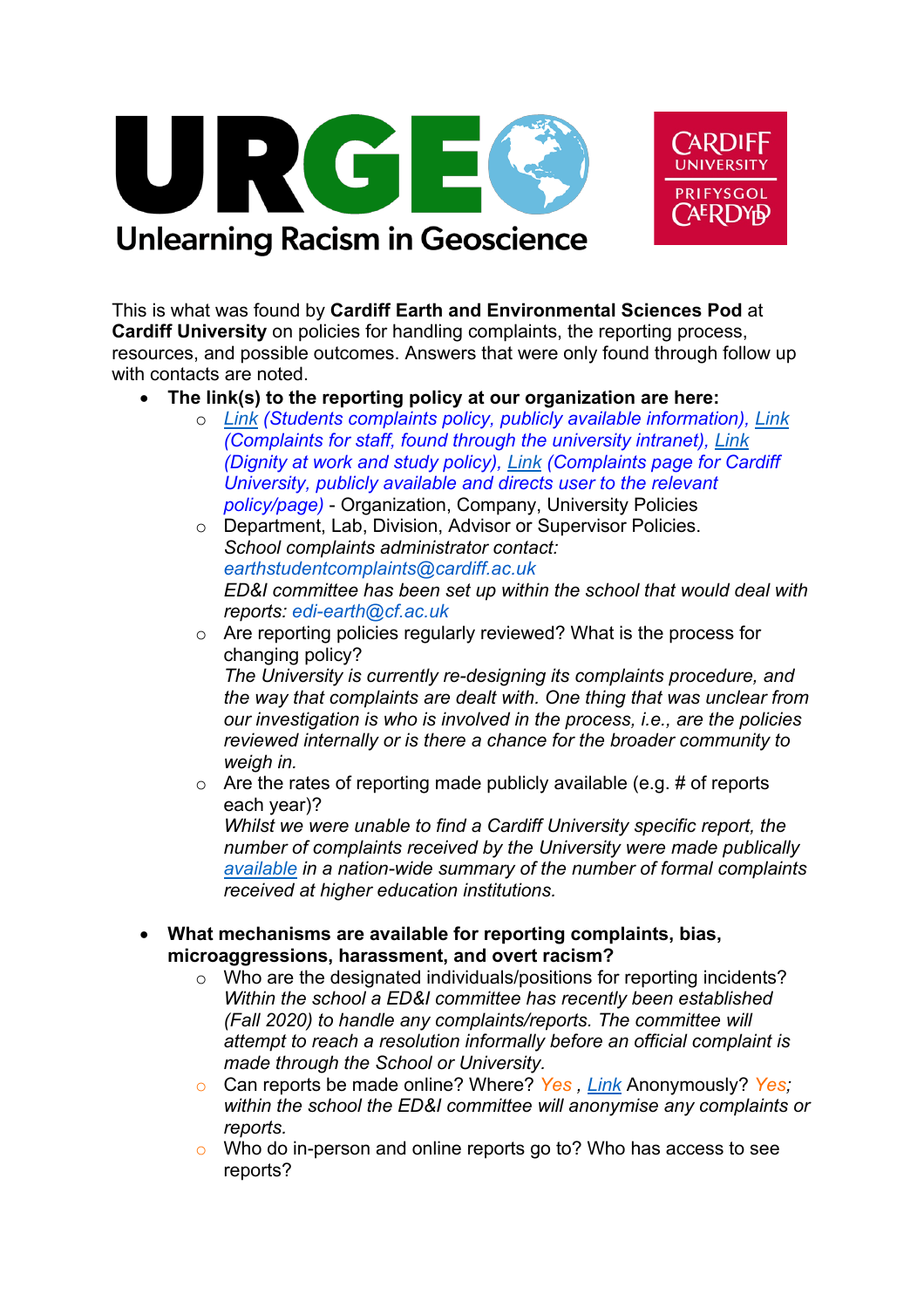*Informal reports are, initially, submitted to the ED&I committee. Official complaints are generally submitted to the individual's line-manager or, if the line-manager is involved in the report, the Head of School.*

- o Are police included in the process? When and how? *Police can be included in the process depending on the severity of the report/incident.*
- o Are individuals accompanied by an advocate or someone from the organization?

*Students are able to get independent support and representation from the Students Union or the Citizens Advice Bureau. For staff, policies detail that 'Support will be provided by a senior member of HR staff unless that support is more appropriately provided from another division'.*

## • **What are the outcomes or consequences for reported individuals?**

o Follow-up by supervisor, training (bias, etc.), disciplinary action, termination.

*All of the possible outcomes listed here are considered based on the severity of the report/incident.*

- o Who decides the outcomes/consequences? What is the process? *Primarily, the ED&I committee will assess the report/complaint that has been made and, if possible, attempt to reach an informal resolution. If an informal resolution cannot be reached then the report will be submitted formally to the line-manager or Head of School. At that time the HoS will appoint an Investigating Officer who will work with a member of HR to collate all relevant information. The Investigating Officer will compile a report of their findings for consideration by the HoS who will then decide if any remedial action is appropriate and inform the employee who raised the grievance of their decision.*
- o Are reports tracked? How are they tracked? By who? *Reports will be tracked by the ED&I committee and/or the HoS.*
- o Are repeated complaints escalated to a disciplinary board? What is the process?

*The Investigating Officer will compile a report of their findings for consideration by the HoS who will then decide if any remedial action is appropriate and inform the employee who raised the grievance of their decision.*

## • **What resources are available for individuals reporting?**

o Counsellors or advocates, especially those of the same race, ethnicity, and gender.

*There are 3 Dignity and Wellbeing contacts in the School (academic staff). The university also has free counselling for all staff which is confidential and runs 24/7.* 

*Additionally mentoring schemes have been set up within the University that are specifically designed to help meet the needs of BME staff. A senior Assurance officer for Race, Religion and Belief has recently been appointed within the university.*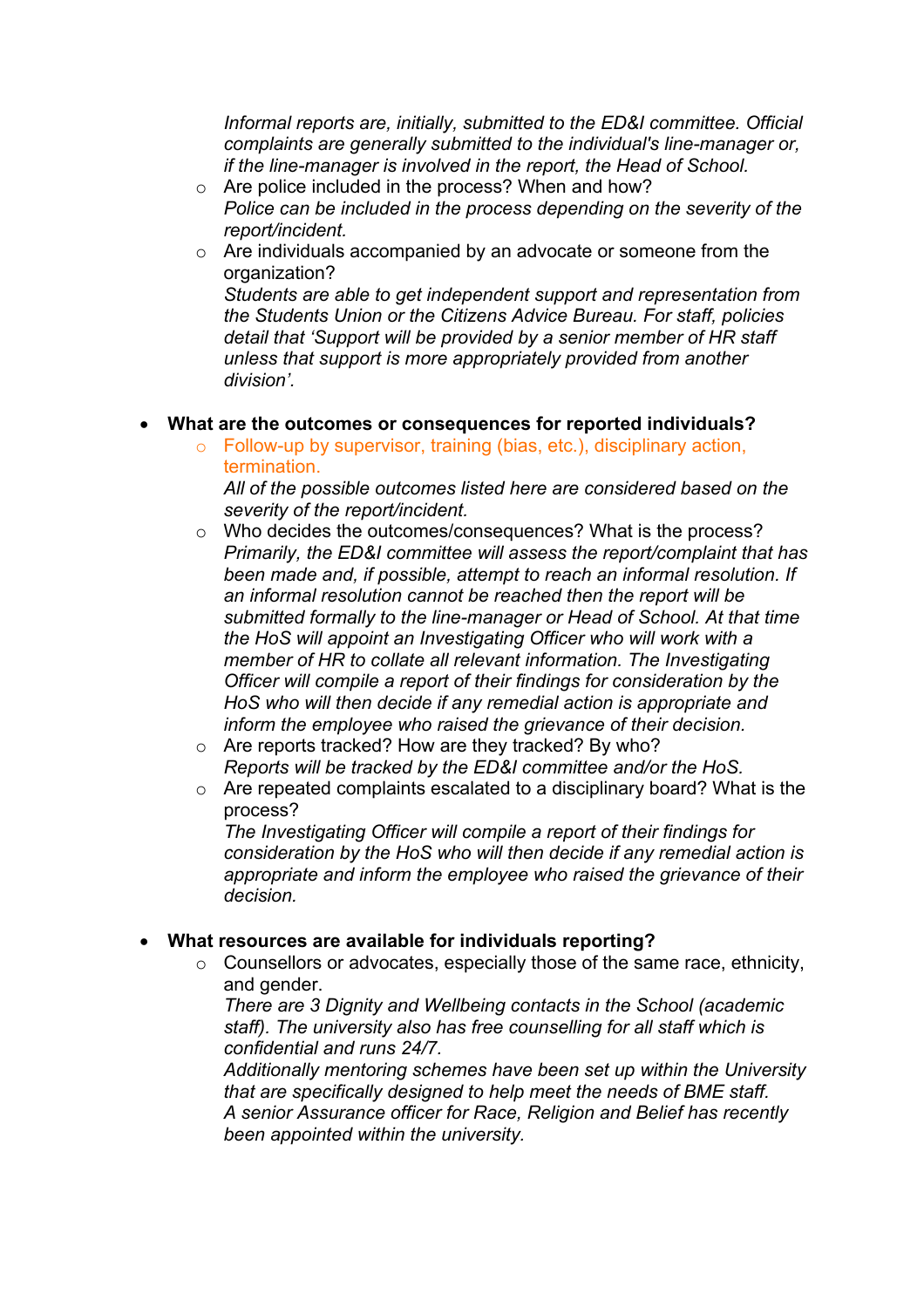- o Automatic or requested investigation of potential impact on grades or evaluations.
	- *Academic Appeals procedure can be found here.*
- o Protection against retaliation or repercussions, accommodations for continuing work/courses, option for pass/fail or outside assessment. *The Academic Appeals procedure is unclear on this matter.*
- **What resources are available to groups raising issues or proposing changes?**
	- $\circ$  Petitions of # signatures trigger a town hall, meeting with organizational leadership, or policy change. What is the follow-up process for town halls and meetings?

*Complaints from groups would be taken to the HoS. If necessary this would be escalated higher in the university structure. There are also working groups set up to look at policies that may be involved.*

o Working groups or committees with power to change or propose changes to policy.

*There are several working groups throughout the university that are designed to evaluate specific policies and determine how they may be improved.*

*For example, the Race Equality steering Group and Subgroups have recently been established within the University.*

*Additionally, the university recently established the Vice-Chancellor's EDI advisory board.*

o Cultural surveys, regular or only after wide-spread reports or highprofile incidents.

*There is a regular staff survey that includes relating to bullying/harassment at work etc.*

o Leadership proactively asks students and/or staff for input on how to improve.

*Leadership (in the form of line-managers or HoS) is encouraged to ask for feedback from students/staff through a range of mechanisms (e.g. Speak Week for students).*

Coolne Leev

Pod Leader Signature, Date Uni./Org. Leadership Signature, Date

| Pod     | Members:       |
|---------|----------------|
| Tiago   | Alves          |
| Adam    | Beall          |
| Sammie  | <b>Buzzard</b> |
| Ollie   | Campbell       |
| Ernest  | Chi Fru        |
| George  | Cooper         |
| Huw     | Davies         |
| Matthew | Gleeson        |
| Pan     | He             |
| Hall    | lan            |
| Fvans   | John           |
|         |                |